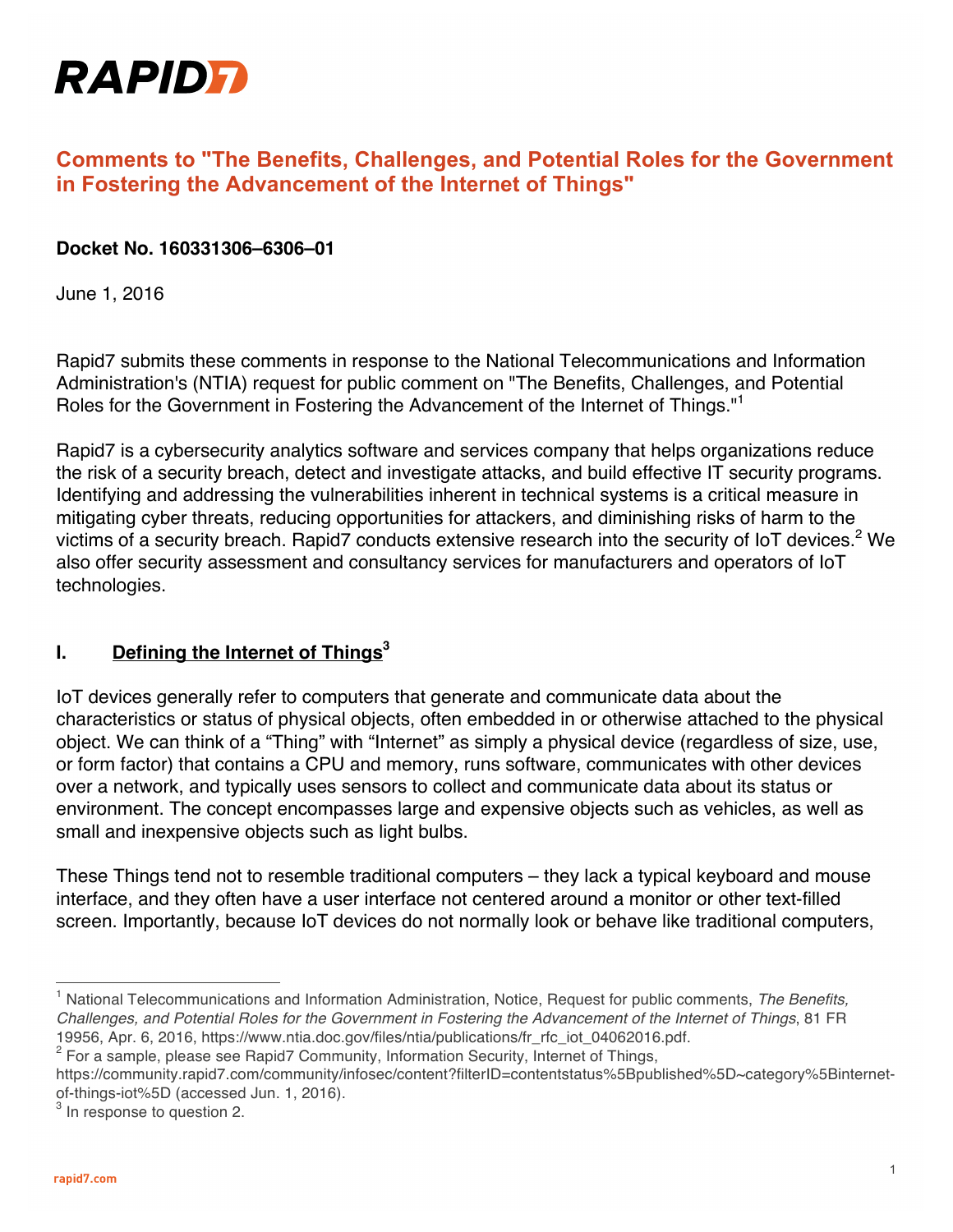

they are often marketed and treated as if they are single purpose devices, rather than the general purpose computers they actually are. As a result, basic precautions to thwart even casual attackers, which manufacturers might take with traditional computers, can fail to make it into production of IoT devices.

As a broad term encompassing many product categories, the "Internet of Things" is more of a collection of markets, rather than a single market. For the purpose of advancing policy discussion, it may be most practical to classify IoT in terms of existing legal authorities – such as the regulatory systems for medical devices, connected vehicles, or critical infrastructure – though these regulations should be harmonized where feasible. From a cybersecurity perspective, we believe an essential classification of IoT devices should be based on a spectrum of risks related to safety, damage, and other harm – such as IoT devices that, if compromised, could result in mass injury or loss of life, individual injury or loss of life, damage to critical infrastructure, damage to property, or breach of sensitive information.<sup>4</sup> Many IoT devices will not present a high risk in these areas, but others will  $$ and it should not be overlooked that a cybersecurity flaw in a low-risk connected device can be part of an attack vector that ultimately compromises another system which poses a more serious safety risk.

## **II. Technical Challenges**<sup>5</sup>

IoT devices are actually general purpose, networked computers running relatively complex networkcapable software. It is widely accepted that such software ships with exploitable bugs and implementation-based exposures. Add in external components and dependencies, such as cloudbased controllers and programming interfaces, the surrounding network, and other externalities, and vulnerabilities and exposures are all but guaranteed. IoT is typically composed of multiple interactive components hardware, software, firmware and cloud technologies, requiring consideration of how the security of each individual component can affect the security of the other components. Since IoT devices are highly diversified and include very inexpensive items manufactured by companies with limited security experience, the result can be a considerably more exploitable environment than the status quo.<sup>6</sup> Because IoT devices tend to interact directly with physical objects and infrastructure, the risks of physical danger posed by cybersecurity flaws in some devices can be greater than that for purely digital applications.

These challenges can be mitigated in time, as IoT evolves and technology advances. However, sustained effort and coordination among IoT stakeholders to strengthen cybersecurity will be needed.

#### **A. Insufficient update practices**

<sup>&</sup>lt;sup>4</sup> In response to question 4.

 $<sup>5</sup>$  In response to questions 1.a, 6,</sup>

<sup>6</sup> Ashkan Soltani, *What's the security shelf-life of IoT?*, Federal Trade Commission, Feb. 10, 2015, https://www.ftc.gov/news-events/blogs/techftc/2015/02/whats-security-shelf-life-iot?utm\_source=govdelivery.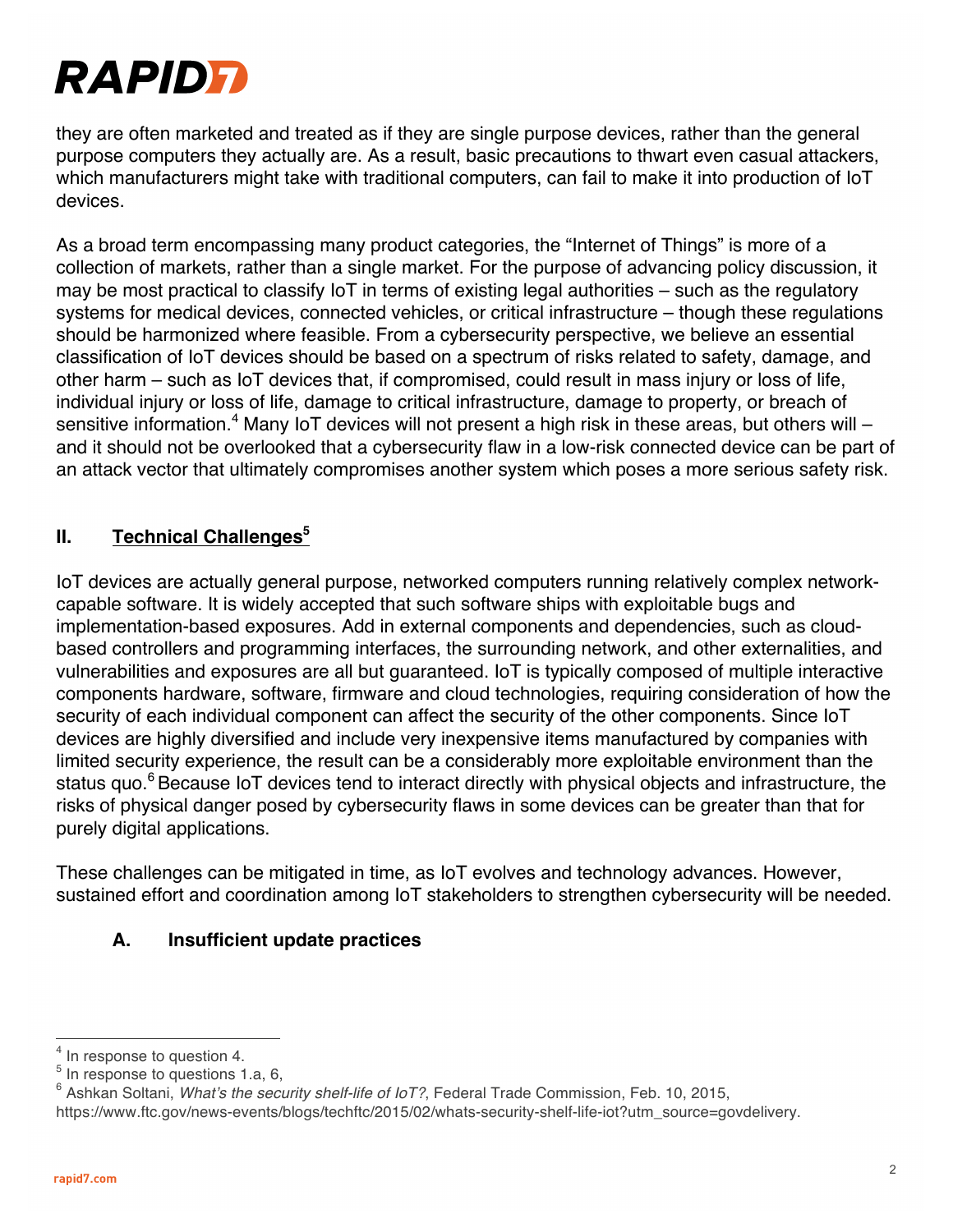

Today, a commonly accepted way to effect a rapid rollout of patches for IoT devices simply does not exist. IoT devices, unlike traditional computers, often lack an effective update and upgrade path once the devices leave the manufacturer's warehouse. Without a patching capability, it is difficult to correct devices' known security flaws at a large scale. As a result of the growth of IoT, unpatchable IoT devices are coming online at an unprecedented rate, $<sup>7</sup>$  creating a wave of unsecurable-after-the-fact</sup> devices. Although we are optimistic that patchable IoT devices will become more common, unpatchable legacy devices will likely linger on the market for some time.

One factor that should be considered is that many manufacturers entering the IoT space traditionally work with development processes and timeframes that are vastly different to those typically associated with software or cloud services development cycles. For example, many cloud services work in essentially continuous develop-and-deploy cycles that see updates made to the service on a weekly, or even daily, basis. In comparison, manufacturing new versions of cars or medical devices may take years. It is challenging for drawn out processes to incorporate quick response practices for vulnerability handling and patching, yet doing so critical given the potential risks of inaction.

Rapid7 encourages the Dept. of Commerce to encourage industry to implement and adopt an update management program for IoT. Rapid7 generally views security update and advisory mechanisms as a mandatory component of device or software cybersecurity plans. We also do not believe the technical challenges to updating IoT devices are insurmountable at present. Effective patching is challenging even for mature market sectors such as smartphones and routers, but those sectors nonetheless have update mechanisms.<sup>8</sup> Because connectivity may be new to many product categories (e.g., a toaster versus a connected toaster), many IoT companies may be relatively unfamiliar with the complex mechanics of update management, but we believe it is essential that updating becomes a more regularized and extensive practice for IoT.

#### **B. Supply chain**

Many IoT devices incorporate an element of a cloud service or mobile application, and many offer integrations or connectivity with third party systems to enhance functionality and convenience. In some cases, devices/services leverage third party services to provide login or social sharing functions. This level of interconnectivity and interdependence of systems, applications, and services makes managing the supply chain for IoT even more complex, and adds to the confusion around responsibilities and practices for security.

This complexity and confusion over ownership is increased by the use of commodity, third party hardware, software, and cloud-based resources, which is prevalent in the IoT industry. Manufacturers of IoT devices often implement much of the technology used by their products as embedded systems subcomponents, sourced from third party suppliers. While reusing off-the-shelf technologies helps to

<sup>7</sup> Gartner estimates at least 20 billion connected devices in 2020. *Gartner Says 6.4 Billion Connected "Things" Will Be in Use in 2016, Up 30 Percent from 2015*, Gartner, Nov. 10, 2015, http://www.gartner.com/newsroom/id/3165317.

<sup>8</sup> Liam Tung, *Google: Android Marshmallow on steady rise, unpatchable phones falling*, ZDNet, May 4, 2016,

http://www.zdnet.com/article/google-android-marshmallow-on-steady-rise-unpatchable-phones-falling.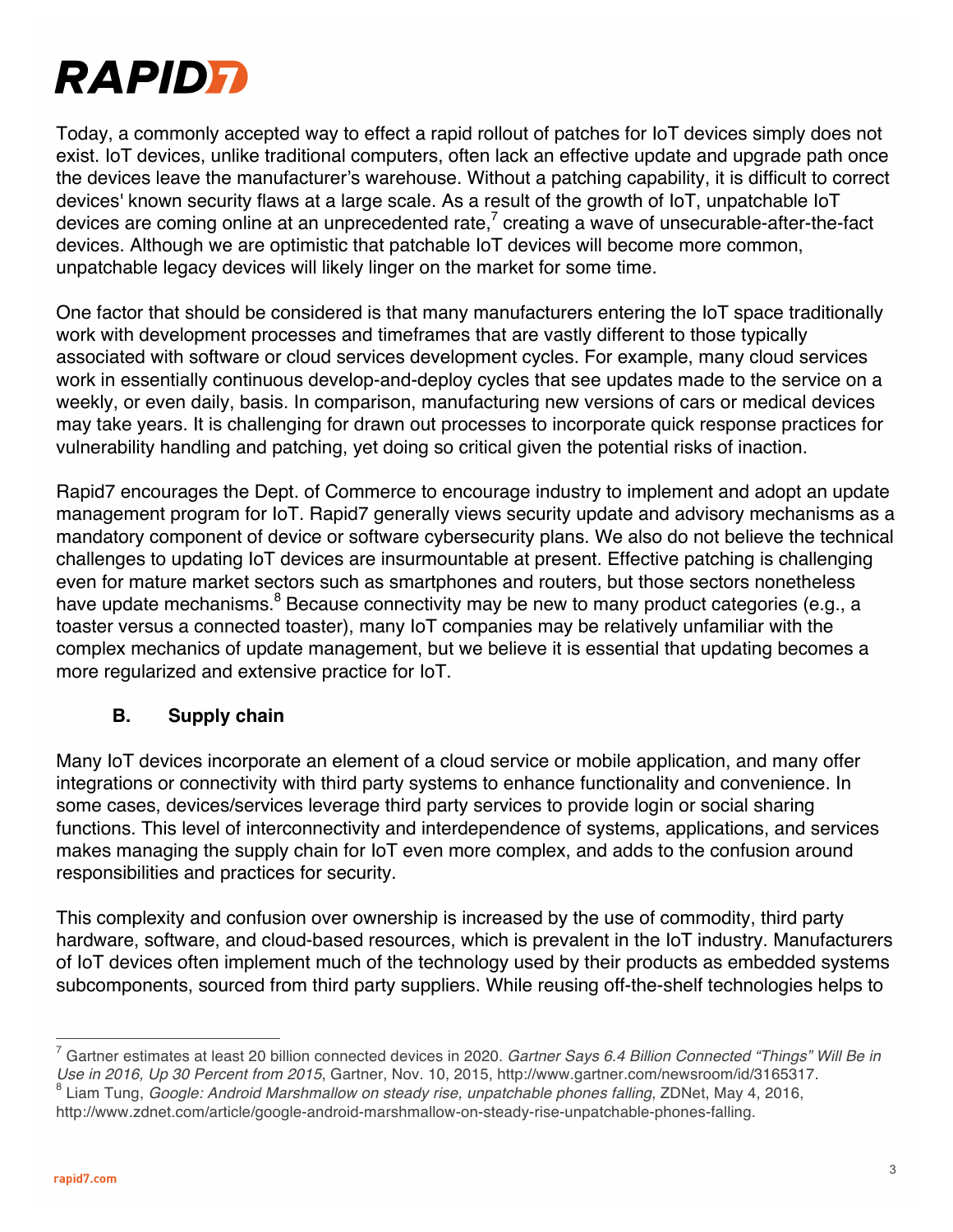

keep costs of production low, it introduces an ambiguity of ownership for developing and deploying patches and other upgrades. This patchwork of common components can lead to confusing interdependencies, and can leave end-users exposed while the details of remediating vulnerabilities are worked out between vendors.

The upstream vendors of IoT subcomponents tend to run very large operations, producing millions of units in a given year, and any change in this supply chain can be both time consuming and expensive. Due to the nature of this time-lagged supply chain, individual software components may be months to years old before being assembled into the final product, bringing old and commonly known software vulnerabilities along with them. The widespread use of common components also means that a vulnerability in one subcomponent can be present in many disparate devices.

#### **C. Infrastructure and workforce**<sup>9</sup>

The presence of devices that are non-secure by default, difficult to patch, and impossible to directly monitor by today's standard corporate IT security practices constitutes not only a threat to the IoT device and its data, but also to the networks to which it's connected. These risks to infrastructure, companies, and network owners are exacerbated by the fact that IoT brings connectivity to more business sectors that previously did not provide networked products – and which may be relatively unprepared to deal effectively with cybersecurity threats.

As with other general purpose computers, attackers may be able to leverage an exposure or vulnerability to gain and maintain persistent access to an IoT device. A compromised device can be used to pivot to other computers or networks by taking advantage of the unsegmented, fully trusted nature of some networks. This can put multiple networks to which the device connects, and the resources provided through those networks, at risk.

For example, office environments and home environments are, increasingly, literally the same environment. The percentage of employees and contractors who are working from home on at least a part time basis continues to rise across every modern economy.<sup>10</sup> These employees are connecting to their workplace virtually, either through VPN connections or through the use of cloud services shared by colleagues. Today, however, employees' home networks are rarely, if ever, "in scope" for organizational penetration testing exercises, nor are they subject to centralized vulnerability scanners. Given the current lack of monitoring of these and other networks, such as café Wi-Fi, remediating attacks may prove quite difficult once underway. Even within the corporate office environment, personal IoT devices – such as smart watches – can raise new risks that existing security policies may not cover.

 $9$  In response to questions 8-10, 14.

<sup>&</sup>lt;sup>10</sup> Alina Tugend, *It's Unclearly Defined, but Telecommuting Is Fast on the Rise*, New York Times, Mar. 7, 2014, http://www.nytimes.com/2014/03/08/your-money/when-working-in-your-pajamas-is-more-productive.html?\_r=0.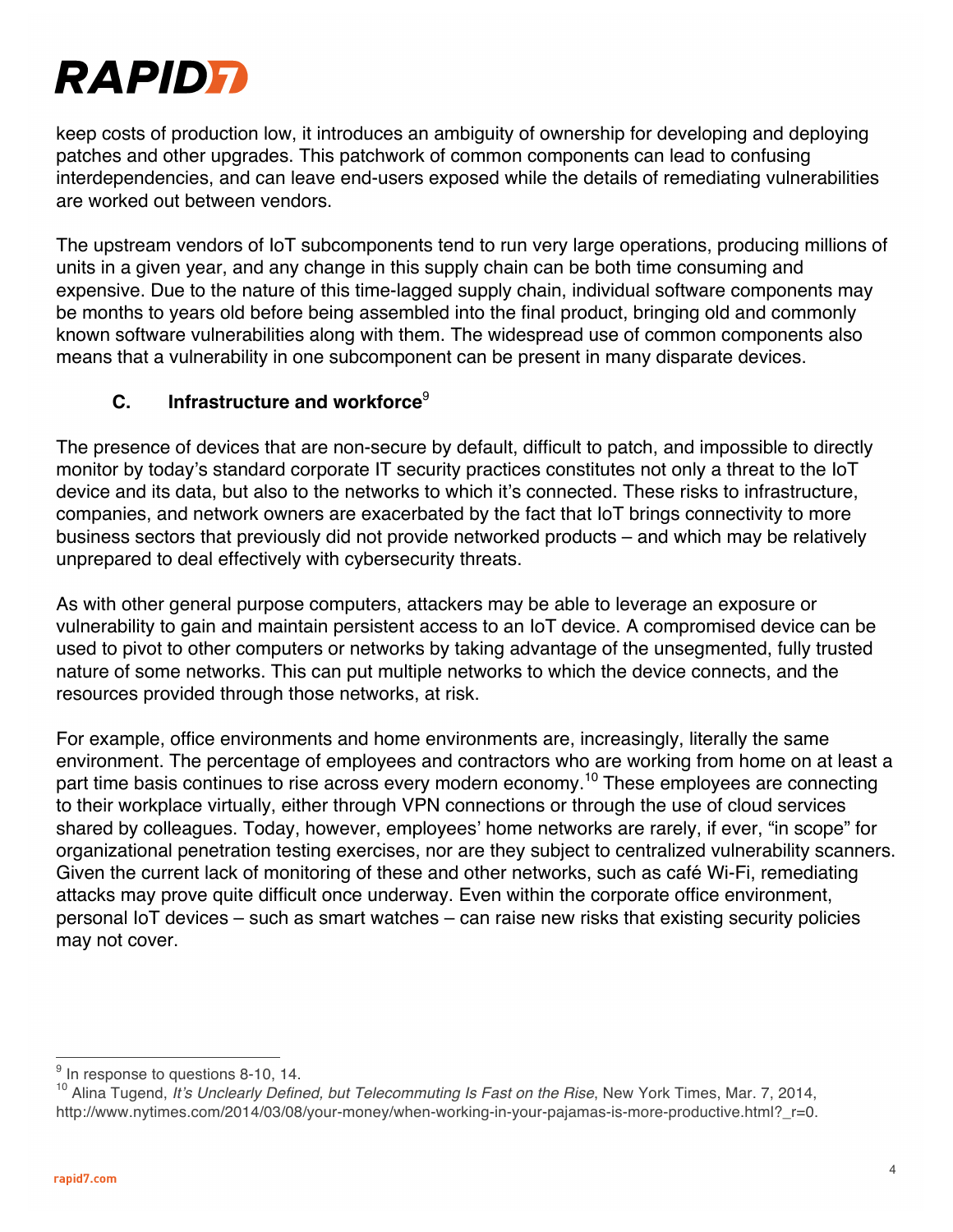

## **D.** Specific cybersecurity issues<sup>11</sup>

The items below describe some common vulnerabilities and exposures for IoT devices. Not all IoT devices suffer from all of these software, firmware, and hardware issues, but, in our experience, it is rare to find an IoT device that doesn't exhibit at least one serious failing.

- 1. Lack of transport security: Many passive and active network attacks can be defeated simply by using encrypted protocols, such as HTTPS and SSH. However, IoT devices often fail to use modern cryptographic standards, risking exposure of user data in transport over both the public internet and local area networks. The problem is exacerbated by devices built with commodity components and software, which often fail to use modern cryptographic standards.
- 2. Unencrypted storage: IoT devices and related services should store data in industry standard, encrypted formats – both if data is captured on the device or held in the cloud. However, services connected with IoT devices often fail to adhere to this increasingly common standard.
- 3. Remote shell access: IoT devices often ship with default or otherwise unconfigured portable operating systems, and are often host to a Linux or other POSIX kernel with a set of stock utilities. While these are useful for developing hardware, they should not be made available on production systems where shell access is never desired or required.
- 4. Backdoor accounts: As IoT devices are developed, manufacturers occasionally include either default accounts or service accounts, which are either difficult or impossible to disable under normal usage. Furthermore, these accounts often use default or easily guessable passwords, and tend to share the same unchangeable password, SSH key, or other secret-but-universallyshared token. Finally, these accounts may be protected by a password unique to the device, but the password generating algorithm is easily deduced and the passwords for all devices can be guessed with low attacker effort.
- 5. UART access: Universal Asynchronous Receiver/Transmitter (UART) interfaces often enable a physically close attacker to access and alter IoT devices in ways that bypass the normal authentication mechanisms via a serial cable connection. In addition, UART interfaces tend to grant root access, far exceeding the permissions of regular users. UART access is both a useful diagnostic tool and a means of "jailbreaking" consumer devices. However, such activities can also enable persistent attacks on devices. If an IoT device must offer UART access, the device should ideally be tamper-evident, providing the owner or investigator with some obvious indication that it has been altered.
- 6. Mobile application access: Mobile applications, which are often used to control and manage IoT technologies, are regularly granted more access rights to a device then what is needed for the application to function properly. These elevated rights can then be leveraged to exploit a

<sup>&</sup>lt;sup>11</sup> In response to question 16.a.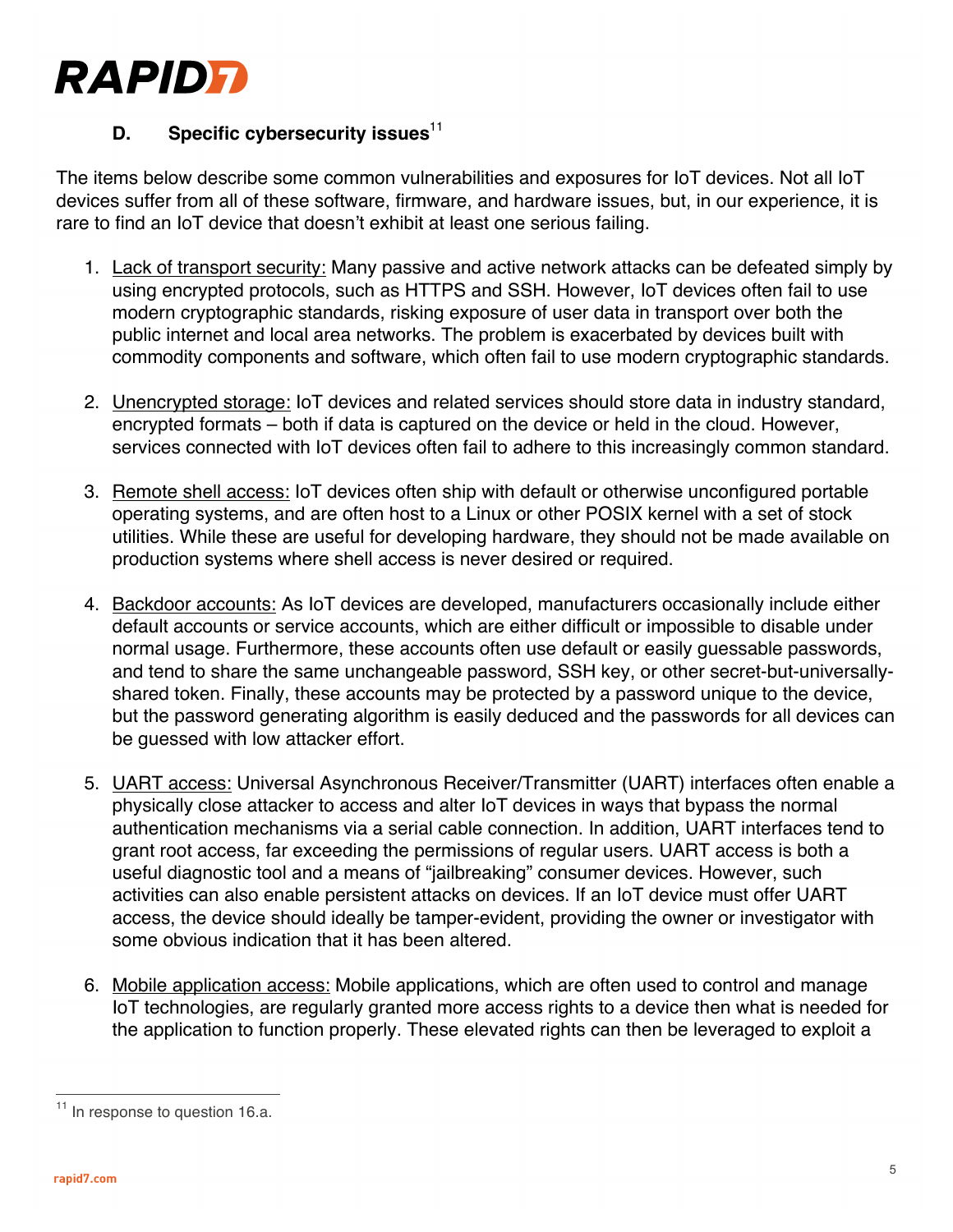

system or compromise other applications running on the mobile devices.

7. Lack of segmentation: When different components of a device share the same memory or circuitry, a flaw in one component can lead to exploitation of another component. For example, an attack on the infotainment system of a vehicle can lead to access of the critical driving functions, such as acceleration or braking.<sup>12</sup> Non-critical systems should be physically and logically separated from physical systems.

Another possible concern is the raw computing power potentially available to attackers in the form of millions to billions of IoT devices. In total, the teraflops of processing power may be effectively harnessed by bad actors to launch powerful distributed denial of service (DDoS) attacks, and other kinds of malicious activity, against connected targets.<sup>13</sup>

## **III.** Policy Issues<sup>14</sup>

#### **A. Independent security research**

Independent security researchers will be critical to match the greater need for security as IoT devices are more widely deployed. Independent security researchers access software and computers to assess and report security vulnerabilities. This may refer to users or administrators who uncover issues incidentally or accidentally, or security professionals who intentionally test systems to identify problems, and raise awareness to vendors and users so the issue is resolved. To reduce cybersecurity risk exposure, it is desirable for vulnerabilities and other security issues to be discovered and reported by security researchers. This research strengthens cybersecurity because the researchers call attention to vulnerabilities that manufacturers may have missed or ignored, which encourages manufacturers or other parties to make the appropriate fixes or mitigations to keep people safe.

The growth of IoT devices will create a much larger attack surface for malicious actors. It is increasingly crucial to foster an environment where disclosure of security issues in devices or systems is taken seriously and openly, rather than with threats or avoidance. This is particularly important in systems that have safety implications.

Several existing laws chill security research, which can hinder independent efforts to assess the security of IoT devices. The Computer Fraud and Abuse Act (CFAA), Section 1201 of the Digital Millennium Copyright Act (DMCA), and other laws contain broad prohibitions on access to computers

<sup>&</sup>lt;sup>12</sup> I Am The Cavalry, Five Star Automotive Safety Program, https://www.iamthecavalry.org/domains/automotive/5star (accessed Jun. 1, 2016).

<sup>13</sup> Mark Stanislav and Tod Beardsley, *Hacking IoT: A Case Study on Baby Monitor Exposures and Vulnerabilities*, Rapid7, Sep. 2015, pg. 6, https://www.rapid7.com/docs/Hacking-IoT-A-Case-Study-on-Baby-Monitor-Exposures-and-Vulnerabilities.pdf.

 $14$  In response to questions 1.b, 3.a, 3.b, 16.c, 17a,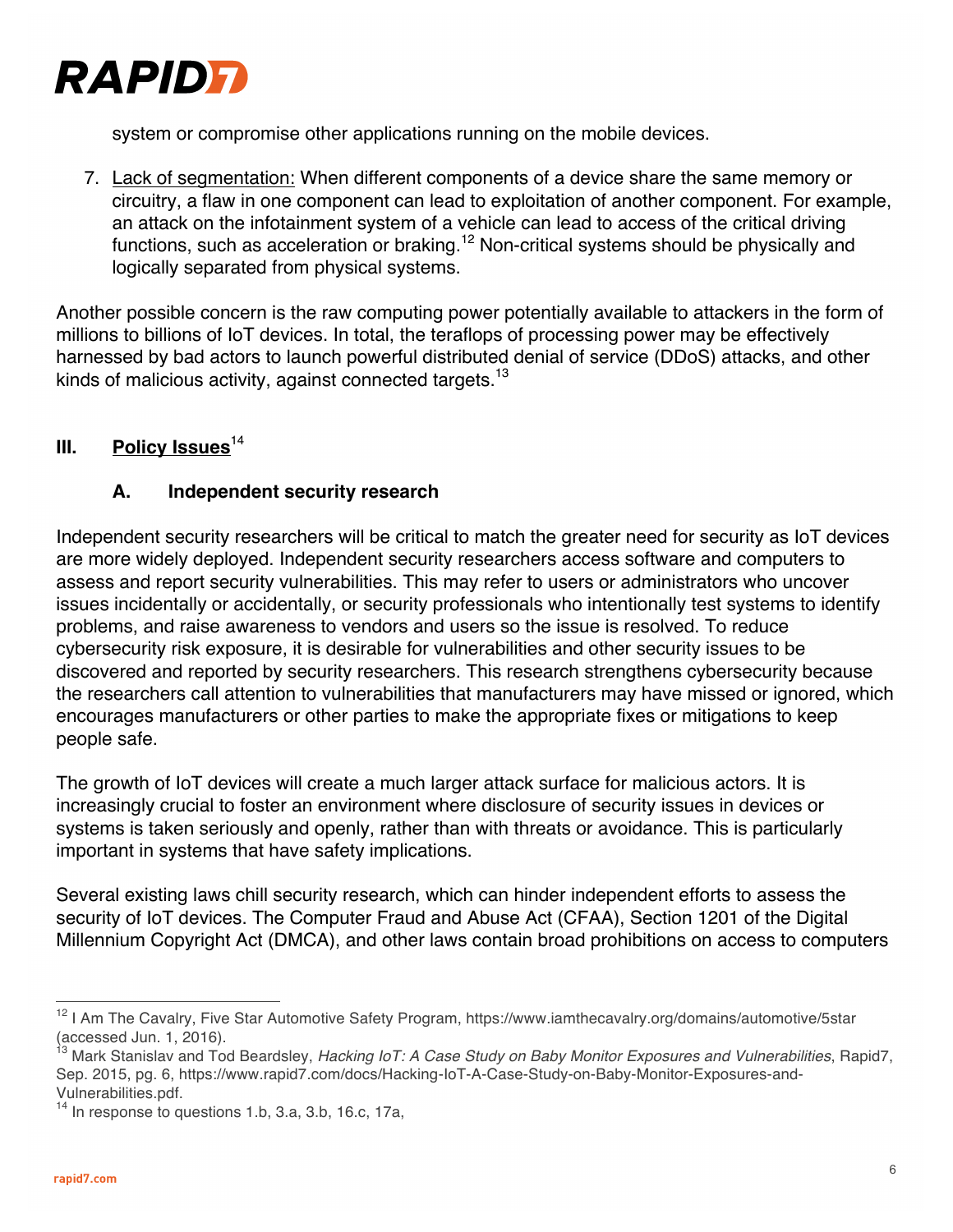

and software without distinguishing between malicious attackers and individuals that seek to enhance cybersecurity.<sup>15</sup> Although we recognize the beneficial role of these laws in deterring cybercrime, balancing greater flexibility for researchers and innovators with law enforcement needs is increasingly important as IoT proliferates.

As compared to several years ago, policymakers more frequently recognize the value of independent security research. For example, in Oct. 2015, the U.S. Copyright Office approved a temporary exemption to Sec. 1201 of the DMCA for security research.<sup>16</sup> Another example: in April 2016, the state of Washington enacted the Washington Cybercrime Act to revise the state's computer crime laws, including helpful exceptions for white hat security researchers.<sup>17</sup>

However, some federal and state legislative proposals related to IoT would impose broad and redundant restrictions on access to connected devices. These proposals would hinder researchers and independent repair services that can assess and fix the devices' cybersecurity vulnerabilities. For example, in Oct. 2015, a House Energy and Commerce Subcommittee released draft legislation that would have levied heavy fines on anyone accessing a car's software without authorization for any reason – regardless of whether the accessor purchased the car, or if the car was accessed for cybersecurity research purposes.18 Similarly, a bill restricting access to vehicle software was introduced in the Michigan Senate.<sup>19</sup> Proposals such as these are not just overbroad, but largely redundant of existing laws prohibiting unauthorized access and use of computers.<sup>20</sup> While safety is certainly an important consideration for IoT, new regulations related to IoT should not undermine cybersecurity by imposing blanket access and use restrictions that further chill independent research and repair.

#### **B. Ownership of devices**

As software is integrated with more physical objects, issues regarding ownership will become more prevalent. If purchasers of an IoT device, such as a smart vehicle, own the physical parts of the device but only license the integrated software, questions arise regarding the purchaser/licensor's legal authority to access, modify, or repair the device software. Depending on the licensing terms, the

http://docs.house.gov/meetings/IF/IF17/20151021/104070/BILLS-114pih-

<sup>15</sup> Deirdre Mulligan, Nick Doty, and Jim Dempsey, *Cybersecurity Research: Addressing the Legal Barriers and Disincentives*, Berkeley Center for Law and Technology, Sep. 28, 2015, http://ondoc.logand.com/d/5689/pdf.

<sup>16</sup> Jen Ellis, *New DMCA Exemption is a Positive Step for Security Researchers*, Rapid7, Oct. 28, 2015,

https://community.rapid7.com/community/infosec/blog/2015/10/28/new-dmca-exemption-is-a-positive-step-for-securityresearchers.

<sup>&</sup>lt;sup>17</sup> Washington (state) legislature, H.B. 2375 - 2015-16, Sec. 3(10)-(11). Signed into law Apr. 1, 2016. Available at http://app.leg.wa.gov/billinfo/summary.aspx?year=2015&bill=2375.

<sup>&</sup>lt;sup>18</sup> Discussion Draft on Vehicle and Roadway Safety, United States House of Representatives, Energy and Commerce Subcommittee on Commerce, Manufacturing and Trade (Oct. 13, 2015), Sec. 302,

DiscussionDraftonVehicleandRoadwaySafety.pdf.

<sup>&</sup>lt;sup>19</sup> Michigan (state) senate, S.B. 0927, Sec. 4(2), (Apr. 28, 2016), https://www.legislature.mi.gov/documents/2015-2016/billintroduced/Senate/pdf/2016-SIB-0927.pdf.

<sup>20</sup> Harley Geiger, *Draft Car Safety Bill Goes In The Wrong Direction*, Center for Democracy & Technology, Oct. 20, 2015, https://cdt.org/blog/draft-car-safety-bill-goes-in-the-wrong-direction.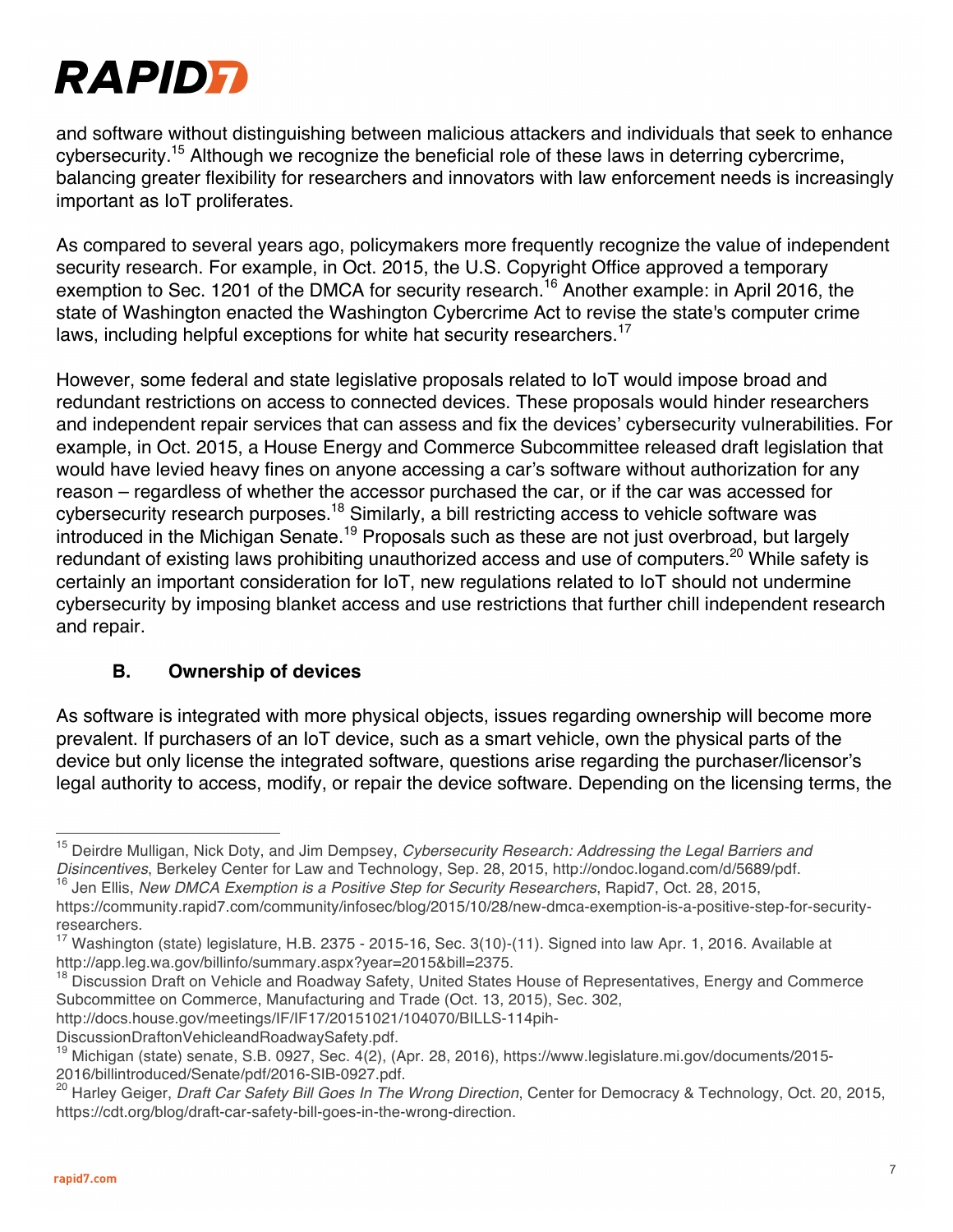

authority to control who may access, modify, or repair device software may reside only with the software creator or device manufacturer.<sup>21</sup> In the context of cybersecurity, licensing terms may prevent the purchaser of an IoT device from independently accessing the device software to assess security vulnerabilities, modify the software to correct vulnerabilities, or authorize a third party (such as a repairman or security professional) to do so on the device purchaser's behalf. More vulnerabilities may simply go unaddressed if independent security and repair services for IoT devices are chilled due to unclear or restrictive ownership rules.

#### **C. Privacy**

Proper security of information collected and transmitted by IoT devices, including remediation and management when flaws are discovered, will be a critical privacy control to prevent breach and protect end users. A key feature of many IoT devices is the collection and transmission of data, including data about the device's environment or the individual wearing a device. Since some IoT devices – like medical devices – will compile sensitive or personally identifying data about individuals, and the combined collected data of many IoT devices can paint a detailed profile of an individual, the consequences of data breach can be severe to both individuals and businesses. Cybersecurity vulnerabilities create risks of both accidental and intentional breach of data stored in or transmitted through IoT devices. Although this is not unique to IoT, IoT can involve a large quantity of devices, wide variety of applications and environments, and a significant volume of data collection.

## **IV.** Recommendations<sup>22</sup>

## **A. Focus on cybersecurity, but maintain flexibility**<sup>23</sup>

The Internet of Things has great potential for technological innovation, economic growth, and enhanced quality of life. To reap these benefits while safeguarding consumers, businesses, and infrastructure, comprehensive cybersecurity protections will be needed. Many of the technical and policy issues related to IoT are not unique to this field. However, the diversity and quantity of IoT devices apply familiar issues to new business sectors at a larger scale – security vulnerabilities that once affected laptops and smart phones can now affect refrigerators, implantable medical devices, automobiles, and more. We urge both the public and private sectors to focus on strengthening the security of IoT as it grows.

The technology and marketplace for IoT are rapidly evolving, so IoT-specific regulation is likely premature at this time – and any regulation would need to be flexible enough to accommodate quickly

<sup>&</sup>lt;sup>21</sup> Some vehicle manufacturers openly oppose greater access to vehicle software by independent cybersecurity researcher and repair services. See, e.g., Darin Bartholomew, *Long Comment Regarding a Proposed Exemption Under 17 U.S.C. 1201*, John Deere, Mar. 27, 2015, pg. 5-6, http://copyright.gov/1201/2015/comments-032715/class%2021/John\_Deere\_Class21\_1201\_2014.pdf.

 $22$  In response to questions 6.b, 10, 13.c, 21, 23, 26

<sup>&</sup>lt;sup>23</sup> In response to question 7.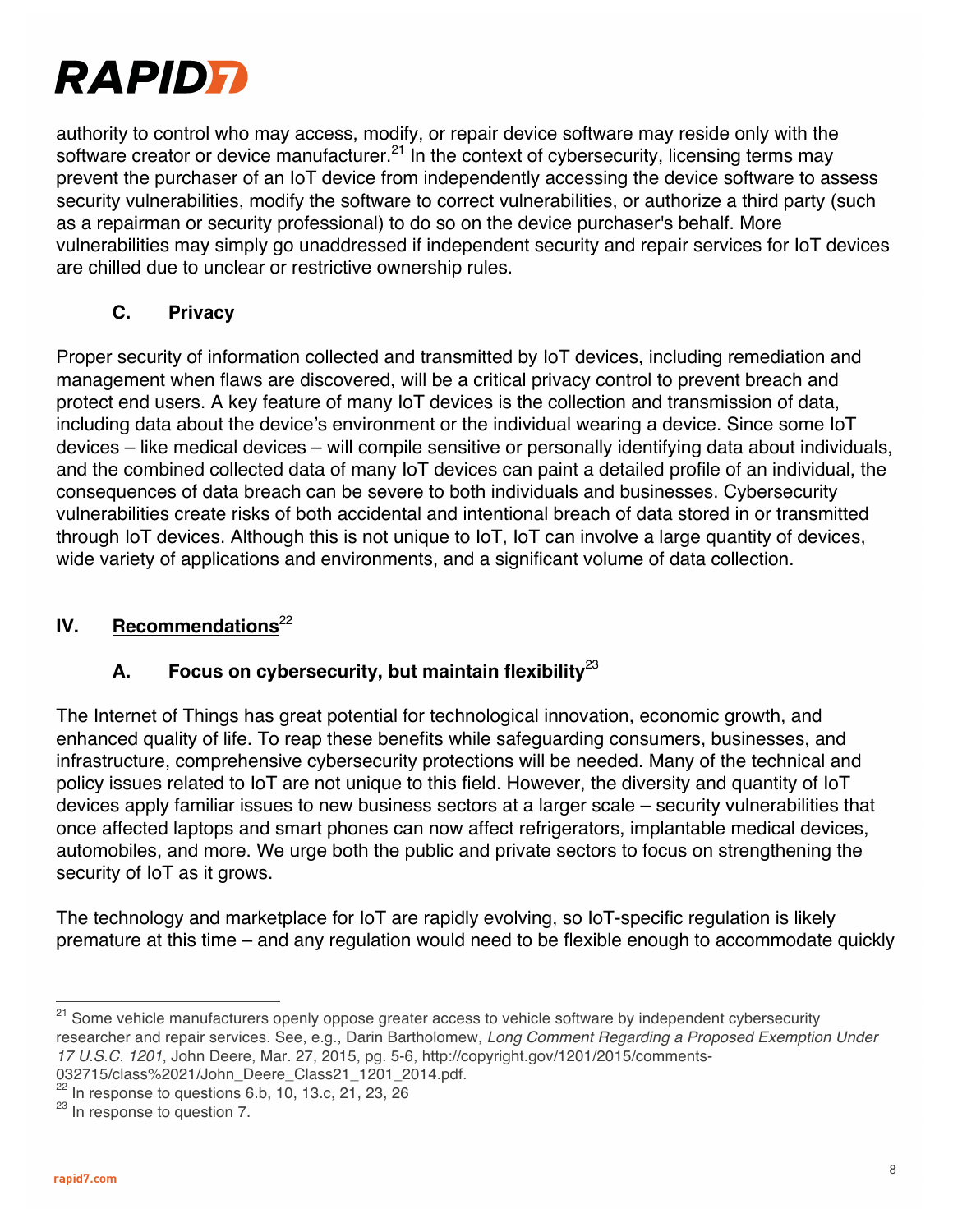

changing security threats, tools, and standards, as well as broad enough to apply to the many segments converging under the IoT umbrella. While the Government can and should play a valuable role in driving awareness and resolution of the issues facing IoT development – particularly as pertains to cybersecurity and ownership – taking an aggressive approach to regulating this space may stifle important innovation. Rather, the Government should continue to play a role in raising awareness of these issues, urge coordination and standardization among IoT stakeholders to improve security, and recognize the growing need for decentralized security services to independently discover, assess, and correct cybersecurity vulnerabilities.

Any efforts towards regulation that are made should be focused in segments where cybersecurity challenges have safety implications, and should be undertaken by bodies that already regulate those industries and have deep knowledge of their practices. Ideally those bodies would work in a coordinated fashion to provide consistency across segments, assisted by cybersecurity experts who can help them evaluate approaches and outcomes.

#### **B. Encourage adoption of coordinated vulnerability disclosure policies**

We believe IoT device manufacturers should design products with security in mind from the start, rather than attempting to retrofit security features into products and services never designed for those features. However, since cybersecurity vulnerabilities cannot be completely eliminated from IoT devices pre-market, organizations must be prepared to discover, assess, and remediate cybersecurity flaws in their IoT devices throughout the device lifecycle. To do this effectively, it is critical for organizations to have a plan and policy in place to receive and process vulnerability information from external sources, such as independent security researchers.

Rapid7 has witnessed a wide range of responses in our experience researching cybersecurity flaws in IoT devices – some vendors were impossible to contact, others did not respond, while still others had an established process for handling incoming product vulnerabilities and worked closely both with us and upstream vendors to remediate the flaw. Unfortunately, the latter group has traditionally been by far the smallest to date, though, this is slowly starting to improve. Businesses and government agencies are increasingly implementing coordinated vulnerability disclosure policies.<sup>24</sup> Still, a flexible, mature process for handling unsolicited vulnerability reports is not yet the norm in the IoT industry.

We urge the Dept. of Commerce and other Executive Branch agencies to encourage IoT vendors and operators to develop and implement plans to receive and process cybersecurity vulnerability disclosures from external sources, and to ensure those disclosures and vulnerabilities do not go unaddressed. The Dept. of Commerce's multistakeholder process on vulnerability disclosure is laying

<sup>24</sup> *See* Sean Gallagher, *GM embraces white-hat hackers with public vulnerability disclosure program*, Ars Technica, Jan. 8, 2016, http://arstechnica.com/security/2016/01/gm-embraces-white-hats-with-public-vulnerability-disclosure-program. *See also* Dept. of Defense, *Statement by Pentagon Press Secretary Peter Cook on DoD's Partnership with HackerOne on the "Hack the Pentagon" Security Initiative*, Mar. 31, 2016, http://www.defense.gov/News/News-Releases/News-Release-View/Article/709818/statement-by-pentagon-press-secretary-peter-cook-on-dods-partnership-with-hacke.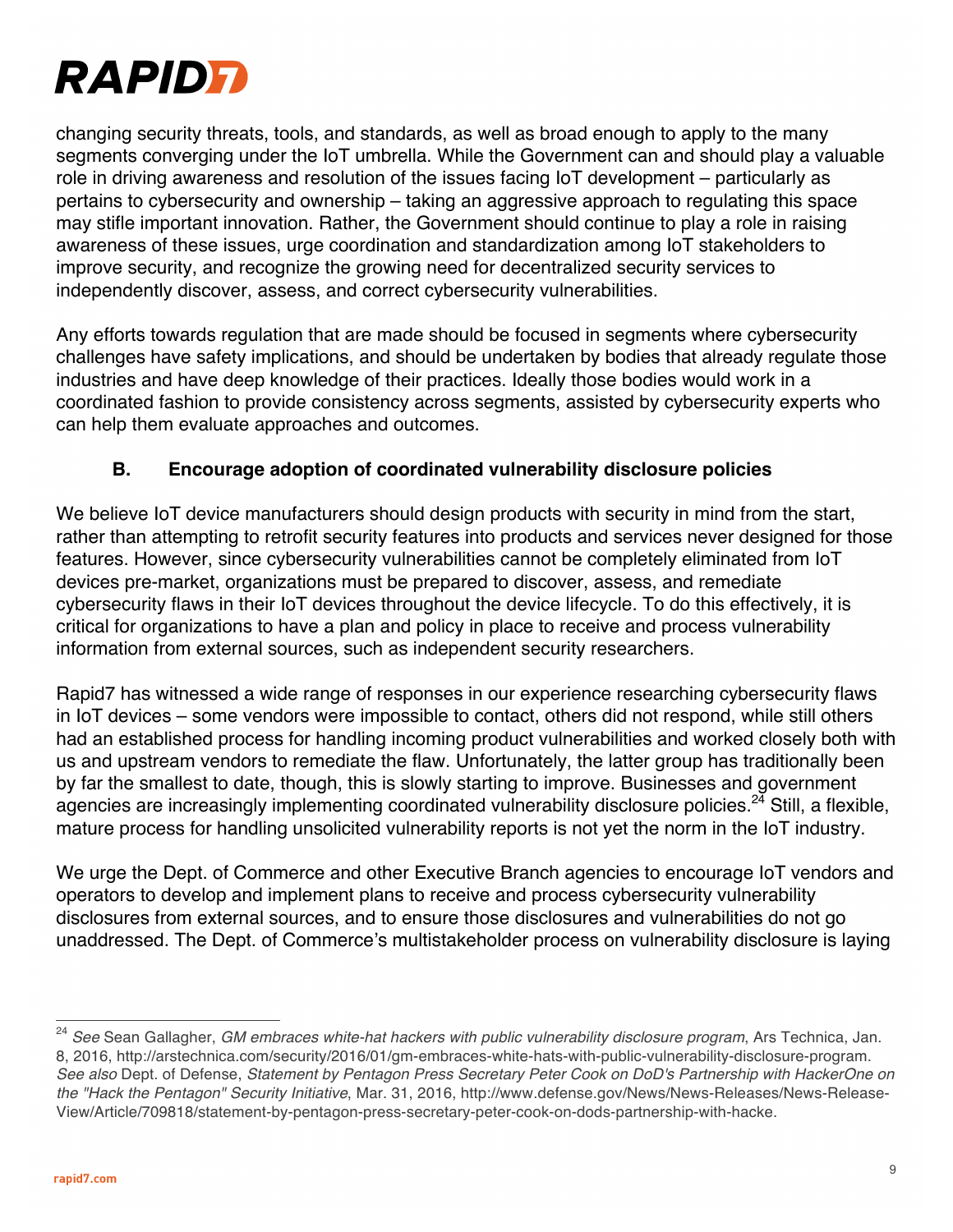# **RAPIDFI**

the groundwork for this engagement, which Rapid7 supports, but promoting broad industry adoption and effective implementation will require a sustained effort.

## **C. Support independent security research**

Rapid7 supports balanced and responsible approaches to protecting security research in regulation and government policy. As noted above, we believe independent security research will grow in importance to cybersecurity as IoT adoption spreads to more consumer, business, and infrastructure environments – the quantity and variety of connected devices will prevent manufacturers alone from catching all vulnerabilities without independent expertise and manpower, and consumers are less likely to take steps themselves to effectively secure flawed devices.

We recognize and appreciate the Copyright Office's adoption of a temporary exemption for security research in Sec. 1201 of the DMCA, as well as NTIA's role in urging the Copyright Office to do so.<sup>25</sup> However, very few similar protections are in place at the federal level at this time – instead, as noted above, several existing statutes continue to chill independent access to computers and software for cybersecurity research purposes. Rapid7 urges the Dept. of Commerce, and NTIA in its role as principal advisor on telecommunication and information issues, to work with federal and state agencies and legislatures to ensure new regulations on access and use to computers and software do not unduly restrict independent research and repair of cybersecurity vulnerabilities.

## **D. Supply chain coordination for security patches**

The devices being built and shipped today are establishing the status quo of how they will be designed, assembled, commoditized, and supported in the future. We must take the opportunity, now, to bring clarity to the IoT supply chain, evaluate the vulnerabilities and exposures most common to these devices, and implement update management programs to work both post-market and across the manufacturing process.

Due to the interconnectivity and interdependence of systems, Rapid7 believes the IoT supply chain is likely too complex to rely on one-to-one communication between vendors and manufacturers. We support a collaborative, open source model based on transparent guidelines and public vulnerability disclosure, with as much automation as reasonably possible. In the financial payments industry, which – like IoT – involves a complex ecosystem of many organizations, the major credit card organizations formed the Payment Card Industry Security Standards Council and developed the Payment Card Industry Data Security Standard.<sup>26</sup> A modified version of this model may be helpful to coordinate security issues across the IoT supply chain. In addition, the Dept. of Commerce should

<sup>&</sup>lt;sup>25</sup> Recommendations of the National Telecommunications and Information Administration to the Register of Copyrights, Sep. 18, 2015, pg. 71, http://copyright.gov/1201/2015/2015\_NTIA\_Letter.pdf.

<sup>26</sup> PCI Security Standards Council, PCI Security, https://www.pcisecuritystandards.org/pci\_security (accessed May 31, 2016).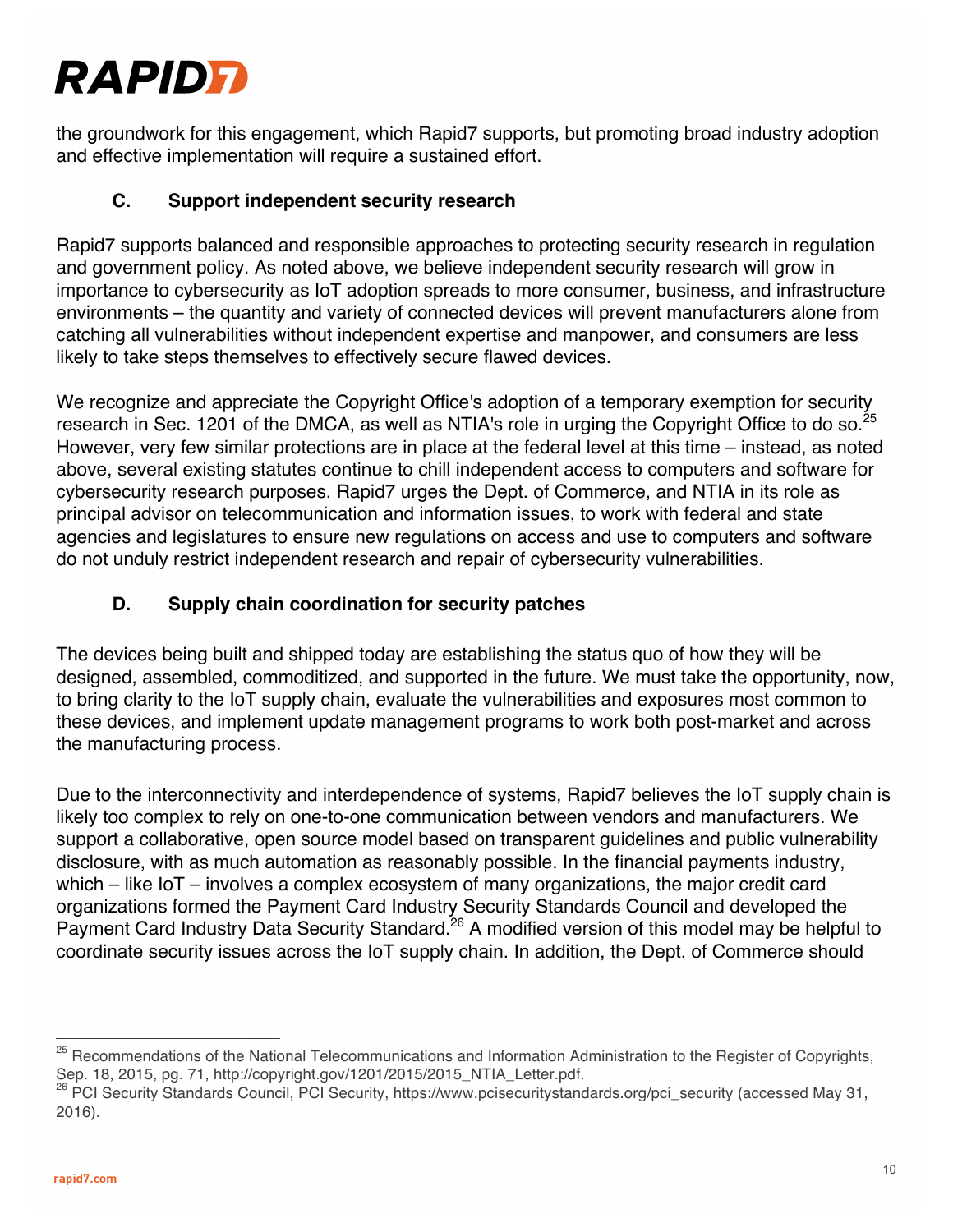

draw upon the National Institute of Standards and Technology's guidance on security for an organization's supply chain.<sup>27</sup>

This is an area where the government could play a valuable role and support a more open, transparent, and secure ecosystem. It would be valuable to establish system or authority that can help researchers identify affected manufacturers and service providers, and assist with the disclosure, tracking and remediation of vulnerabilities, and coordinate with relevant third parties both domestically and internationally. Today, CERT does much of this, but CERT is in need of greater support and funding, and could build these functions out far more – including vulnerability reporting, classification, and tracking – to deliver even more value and long-term impact. This would also support the cybersecurity information sharing goals that were broadly expounded by various parts of the Government during the CISA debate, and subsequent passing of the Cybersecurity Act of 2015.

With regards to the Dept. of Commerce specifically, Rapid7 believes it could play a valuable role in working with companies to develop security patching guidelines and organize an industry body to foster cybersecurity standards development and collaboration across vendors and their supply chains. This may be an area in which the Dept. of Commerce could explore public-private partnerships or a multistakeholder process. To the extent that the Dept. of Commerce advises other government agencies on IoT-related cybersecurity issues, such as vehicles or medical devices, Rapid7 urges Commerce to prioritize updating as an essential component of security.

## **E.** Coordinated IoT guidelines<sup>28</sup>

Many government agencies, trade organizations, and standards bodies have issued or collaborated on some form of guidance related to IoT security. A small sample:

- $\circ$  Cyber Physical Systems Public Working Group, Framework for Cyber-Physical Systems<sup>29</sup>
- $\circ$  IEEE 2413 $^{30}$
- $\circ$  The Federal Trade Commission's report on building security in the Internet of Things<sup>31</sup>

http://www.cpspwg.org/Portals/3/docs/CPS%20PWG%20Draft%20Framework%20for%20Cyber-Physical%20Systems%20Release%200.8%20September%202015.pdf

<sup>27</sup> National Institute of Standards and Technology, SP 800-161 *Supply Chain Risk Management Practices for Federal Information Systems and Organizations*, Apr. 2015, http://nvlpubs.nist.gov/nistpubs/SpecialPublications/NIST.SP.800- 161.pdf.

<sup>&</sup>lt;sup>28</sup> In response to questions 6, 27.

<sup>29</sup> Cyber Physical Systems Public Working Group, *Framework for Cyber-Physical Systems, Preliminary Discussion Draft*, Release 0.7, Mar. 3, 2015,

<sup>30</sup> IEEE Standards Association, P2413 - *Standard for an Architectural Framework for the Internet of Things (IoT)*, https://standards.ieee.org/develop/project/2413.html (accessed May 31, 2016).

<sup>31</sup> Federal Trade Commission, *Careful Connections, Building Security in the Internet of Things*, Jan. 2015, https://www.ftc.gov/system/files/documents/plain-language/pdf0199-carefulconnectionsbuildingsecurityinternetofthings.pdf.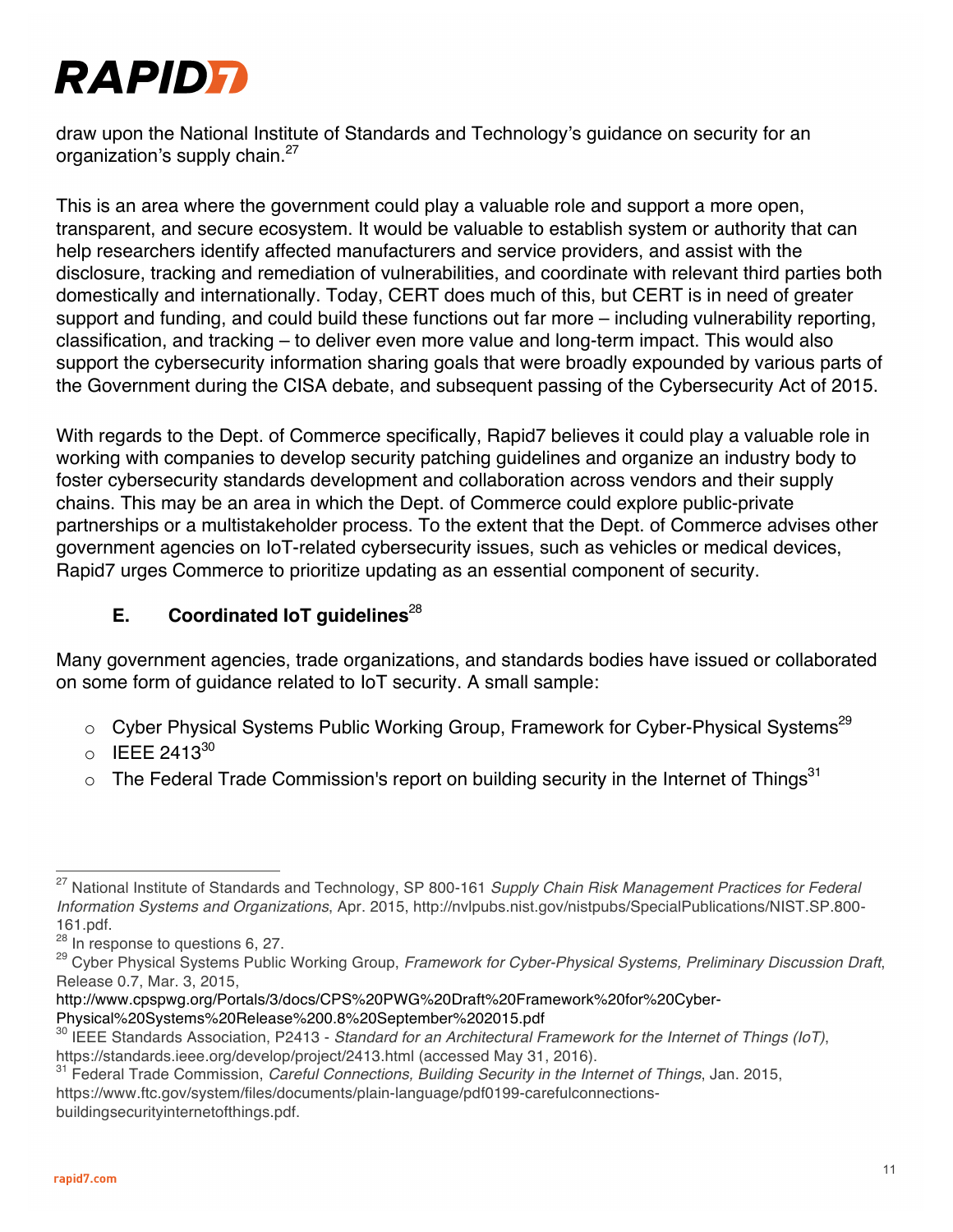

- o The Food and Drug Administration's Postmarket Guidance for Cybersecurity of Medical Devices<sup>32</sup>
- o National Highway Traffic Safety Administration, National Institute of Standards and Technology (NIST) Cybersecurity Risk Management Framework Applied to Modern Vehicles<sup>33</sup>

It is positive that different entities are taking proactive measures on IoT security. International coordination is also key, since IoT supply chains, device usage, and data transmission will be global in many cases. However, it would be additionally helpful if there were a national strategy with a set of overarching, high-level, voluntary principles generally accepted by government agencies and industry, which IoT security guidelines should follow. This can enhance coordination and give agencies, regulated entities, and consumers a roadmap to incentivize development, awareness, and adoption of IoT security standards. This may be an area in which to explore a multistakeholder process through NTIA, or as part of a workshop.<sup>34</sup> As an initial matter, Rapid7 believes this guidance should include

- $\circ$  Robust update and upgrade paths across supply chains and postmarket,
- o Encrypting network and transport security,
- $\circ$  Encrypting data at rest on devices and in the cloud where feasible,
- $\circ$  Authentication requirements to access wireless signals, APIs, and data at rest,
- $\circ$  Coordination and information sharing with suppliers and vendors,
- o Adopting a vulnerability disclosure policy, and
- $\circ$  Segmenting critical and non-critical components in devices with safety implications.

## **F. Support strong encryption**

Encryption is a fundamental means of protecting data from unauthorized access or use. Commerce, government, and individual internet users already depend on strong security for communications, and this reliance on encryption will grow as IoT applications take off. As noted above, weak transport security, unencrypted storage, and faulty authentication are vulnerabilities Rapid7 has encountered in researching the security of IoT devices. To protect against these and other cybersecurity flaws, Rapid7 believes IoT companies and innovators should be able to use the encryption protocols that best protect their customers and fit their service model – whether that protocol is end-to-end encryption or some other system.

However, because strong encryption can pose challenges to law enforcement access to data, some policymakers have called for regulations that would forbid the use of encryption without providing a

<sup>32</sup> Food and Drug Administration, *Postmarket Management of Cybersecurity in Medical Devices*, Draft Guidance for Industry and Food and Drug Administration Staff, Jan. 22, 2016,

http://www.fda.gov/downloads/MedicalDevices/DeviceRegulationandGuidance/GuidanceDocuments/UCM482022.pdf. <sup>33</sup> National Highway Traffic Safety Administration, *National Institute of Standards and Technology Cybersecurity Risk Management Framework Applied to Modern Vehicles*, Oct. 2014,

http://www.nhtsa.gov/DOT/NHTSA/NVS/Crash%20Avoidance/Technical%20Publications/2014/812073\_NatlInstitStandard sTechCyber.pdf.

In response to question 25.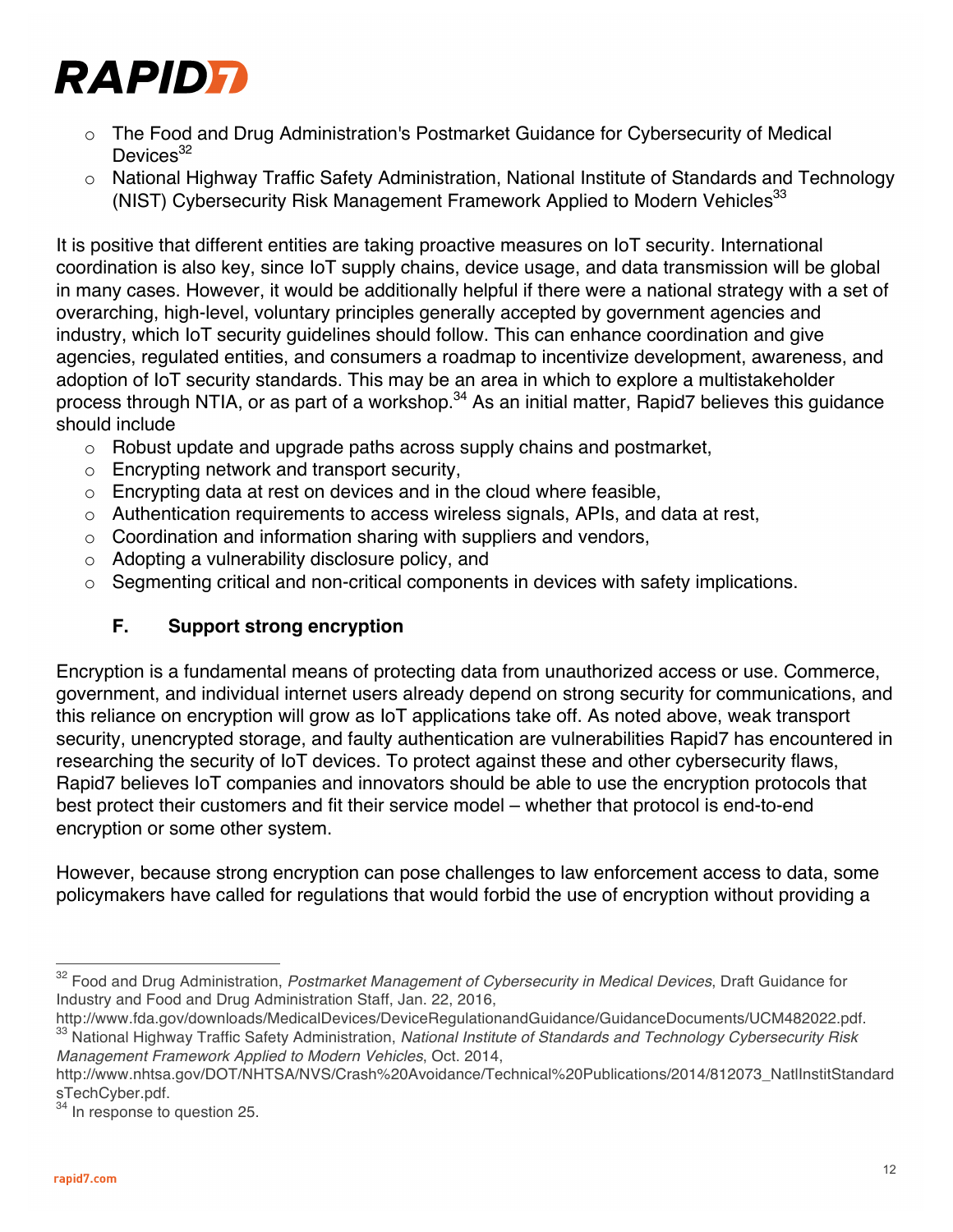

means of access to data, such as an encryption "backdoor" or custom software that removes product security features.<sup>35</sup> While we do not find fault with law enforcement agencies attempting to execute valid search or surveillance orders, proposals to undermine encryption would incur broad negative implications for IoT cybersecurity by creating new breach risks and attack surfaces for cybercriminals.36 Rapid7 urges the Dept. of Commerce and other Executive Branch agencies to support the ability of businesses and innovators to use strong encryption to secure IoT.

## **V. Significant initiatives and research**<sup>37</sup>

There is already a growing body of significant initiatives and research on the Internet of things. Here is a short sample of IoT research, initiatives, and resources involving Rapid7:

- Rapid7 primer on IoT security research. $38$
- $\bullet$  Rapid7 case study on hacking baby monitors.<sup>39</sup>
- $\bullet$  Rapid7 research on gas station tank gauges.  $^{40}$
- Rapid7 research on home security system. $41$
- $\bullet$  Rapid7 research on multifunction printer.<sup>42</sup>
- Rapid7 research on smart toys. $43$
- $\bullet$  Build It Secure.ly<sup>44</sup>
- Online Trust Alliance Internet of Things Working Group.<sup>45</sup>

<sup>36</sup> Harley Geiger, *Security vs. Security, Rapid7 supports strong encryption*, Mar. 31, 2016,

<sup>35</sup> See, e.g., Sen. Dianne Feinstein, *Intelligence Committee Leaders Release Discussion Draft of Encryption Bill*, Apr. 13, 2016,

http://www.feinstein.senate.gov/public/index.cfm/press-releases?ID=EA927EA1-E098-4E62-8E61-DF55CBAC1649.

https://community.rapid7.com/community/infosec/blog/2016/04/01/security-vs-security-rapid7-supports-strong-encryption.  $37$  In response to question 5.

<sup>38</sup> Mark Stanislav, *A Primer on IoT Security Research*, Rapid7, Mar. 10, 2015,

https://community.rapid7.com/community/infosec/blog/2015/03/10/iot-security-research-whats-it-take.

<sup>39</sup> Mark Stanislav and Tod Beardsley, *Hacking IoT: A Case Study on Baby Monitor Exposures and Vulnerabilities*, Rapid7, Sep. 2015, https://www.rapid7.com/docs/Hacking-IoT-A-Case-Study-on-Baby-Monitor-Exposures-and-Vulnerabilities.pdf. <sup>40</sup> Jon Hart, *The Internet of Gas Station Tank Gauges – Take #2*, Rapid7, Nov. 11, 2015,

https://community.rapid7.com/community/infosec/blog/2015/11/18/the-internet-of-gas-station-tank-gauges-take-2.<br><sup>41</sup> Tod Beardsley, R7-2015-23: Comcast XFINITY Home Security System Insecure Fail Open, Rapid7, Jan. 4, 2016, https://community.rapid7.com/community/infosec/blog/2016/01/05/r7-2015-23-comcast-xfinity-home-security-systeminsecure-fail-open.

<sup>42</sup> Deral Heiland, *12 Days of HaXmas: Advanced Persistent Printer*, Rapid7, Dec. 9, 2015,

https://community.rapid7.com/community/infosec/blog/2015/12/26/advanced-persistant-mfp.

<sup>43</sup> Mark Stanislav, *R7-2015-27 and R7-2015-24: Fisher-Price Smart Toy & hereO GPS Platform Vulnerabilities*, Rapid7, Jan. 25, 2016, https://community.rapid7.com/community/infosec/blog/2016/02/02/security-vulnerabilities-within-fisherprice-smart-toy-hereo-gps-platform.<br><sup>44</sup> BuildItSecure.ly, Building an IoT Device and Don't Know Where to Start?, https://builditsecure.ly/#resources (accessed

May 31, 2016).

<sup>45</sup> Online Trust Alliance, Initiatives, Internet of Things, https://otalliance.org/initiatives/internet-things (accessed May 31, 2016).